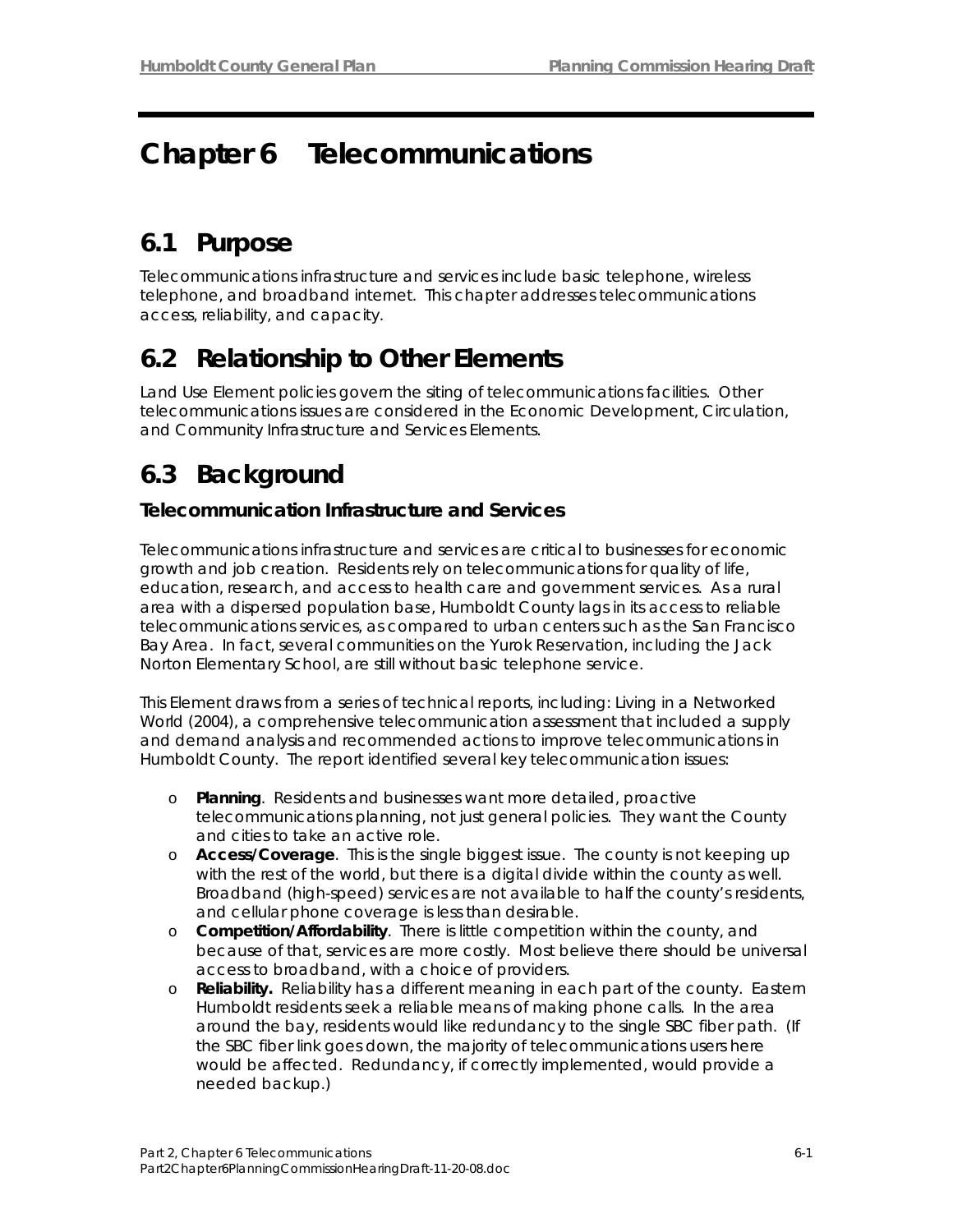- o **Applications.** Residents want access to government services, forms, and public meetings (e-government) and better bandwidth to take advantage of advanced applications, such as telemedicine, distance learning, VoIP (Voice over Internet Protocol), transfer of large files, and streaming audio, to name a few.
- o **Education/Awareness**. Residents want to be more educated in technology skills and more aware of the potential of telecommunications. This includes training workers in tech skills, training businesses, and increasing awareness among the public and elected officials.
- o **Advocacy.** This needs to happen at all levels—locally, statewide, and nationally. Residents want the County to actively advocate for telecommunications with state and national elected officials, the California Public Utilities Commission, and the Federal Communications Commission.

This Element addresses these issues in an effort to improve telecommunications access, reliability, and capacity in Humboldt County.

### **Cellular Service**

Broadening cellular service to rural areas and eventually providing cellular access to broadband video and data is important to the county. Increasing the quality of coverage within urban areas and along major transportation corridors is also important. To accommodate these needs, this Plan provides a framework for adopting clear and reliable regulations for the siting of wireless telecommunication facilities. This Plan also establishes siting parameters to minimize community impacts, including demonstration of compliance with federal safety standards, low-profile and stealthy facility designs, colocation whenever feasible, and minimum setbacks from residences.

### **Broadband Communications Benefits and Availability**

High-speed internet access, or broadband, is a fundamental aspect of the infrastructure required to educate our youth, create jobs, promote public safety, improve our standard of living, and deliver essential services like health care. According to the California Public Utilities Commission, reasonable broadband service in 2008 is 1 MB upload and 3 MB download (about 20 to 60 times the capacity of a telephone connection).

While some Humboldt County residents have access to broadband, many residents and businesses are underserved in terms of provider choice and speed. Humboldt County is seriously lagging behind the rest of the state in the quality and availability of broadband.

Figure 6-1, "Wireline and Fixed Wireless Broadband Availability," shows the geographic availability of broadband telecommunications in Humboldt County. The figure shows that broadband services are widely available in the greater Humboldt Bay Area. For many other areas of the county, broadband service is not available. Unserved areas include: Briceland, Bridgeville, Crannell, Fort Seward, Holmes, Korbel, Myers Flat, Orick, Orleans, Phillipsville, Redcrest, Richardson Grove, Weott, and the Yurok Reservation communities of Wautec/Johnsons and Pecwan (which do not have basic telephone service). Underserved areas are defined as having a combination of one or more of the following: slow speeds, less than three providers, backhaul issues (availability and/or cost), no wireline coverage, or small provider coverage. These areas include: Bayside, Carlotta, Fieldbrook, Honeydew, Hoopa, Hydesville, Kneeland, Petrolia, Weitchpec, and Willow Creek.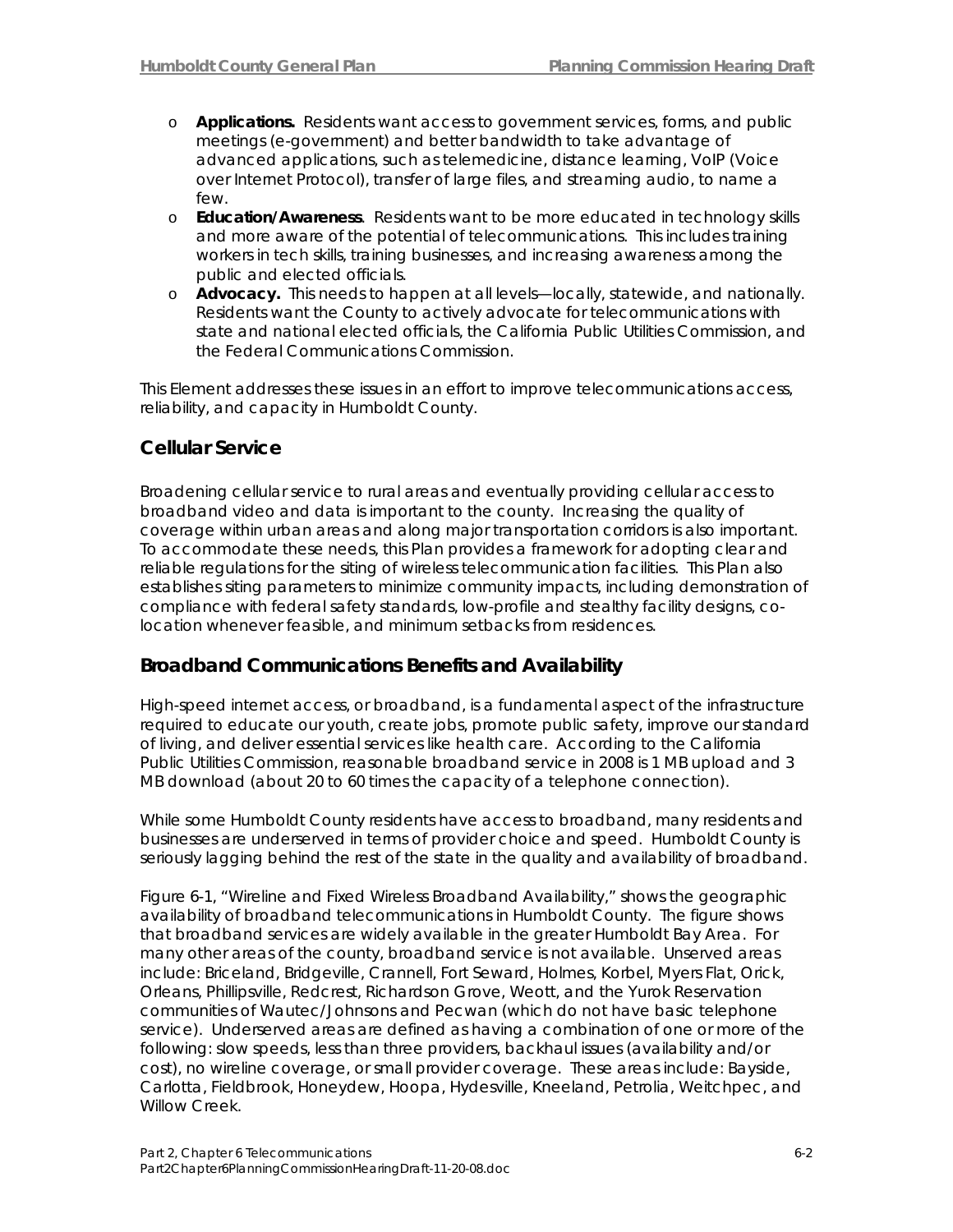

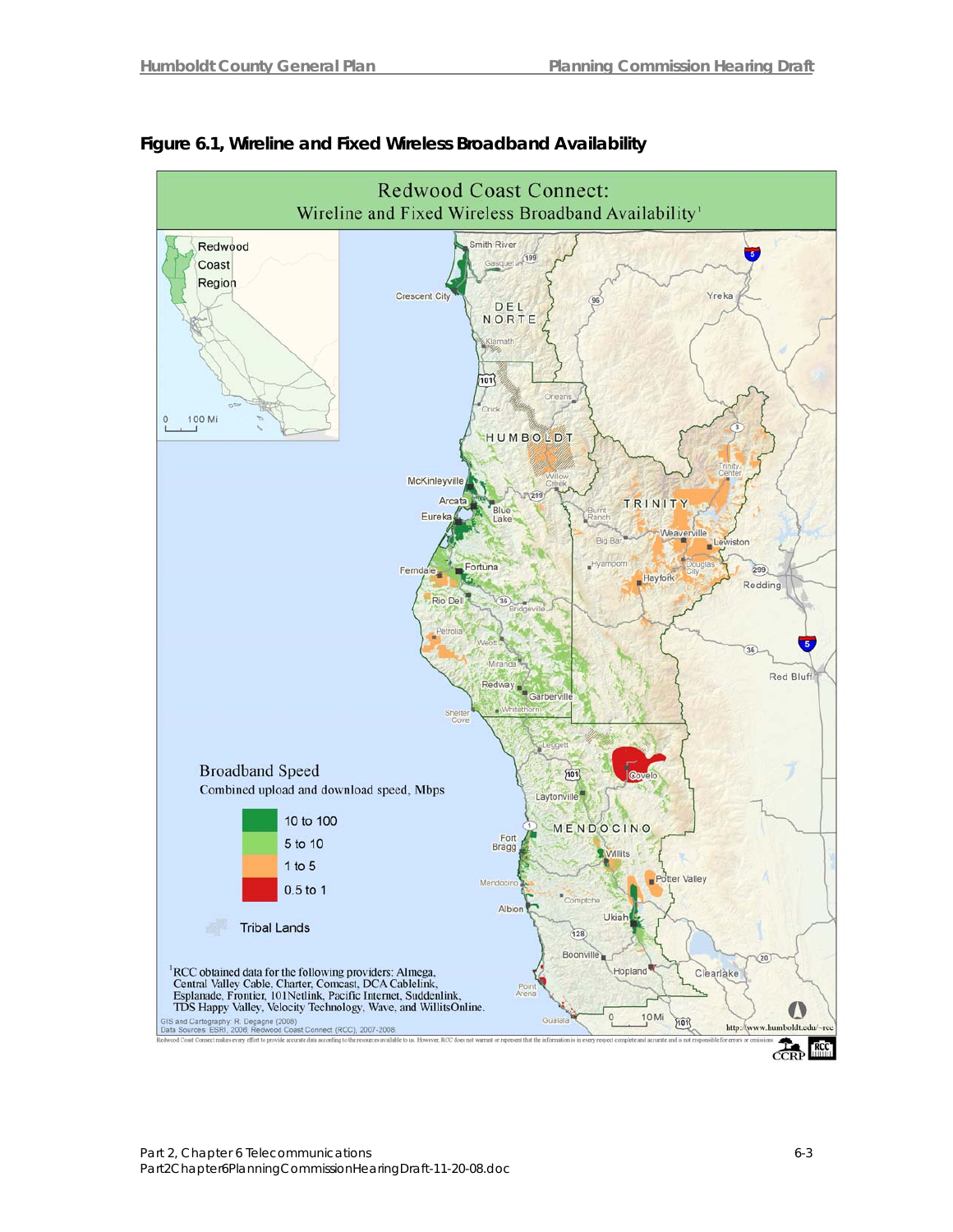Ubiquitous broadband service availability will help the county accomplish many of its economic development objectives. Broadband will help strengthen and retain existing businesses and organizations. Broadband availability is also essential to create and recruit new jobs within identified targeted industry clusters that need reasonably priced advanced telecommunications services in order to compete from a rural location in a world economy. New residential and commercial development projects should include the infrastructure components necessary to support modern communication technologies, such as conduit space within joint utility trenches for future high-speed data equipment and flexibility in conduit placement to allow for easy retrofit for high speed data systems.

Expanding broadband and wireless services to smaller and remote communities will have several additional benefits. Improved telecommunications infrastructure will support public safety and emergency services by improving communications and access to information. Telemedicine, which is the use of communication technology to provide and support health care when distance separates the participants, could help improve healthcare in Humboldt County. Economic development objectives such as improved tourism, industry diversification, job creation, and promoting local businesses will benefit from a stronger on-line presence. Additionally, broadband technology will enable online education opportunities, telecommuting, and reduce the need for other vehicle trips.

A state law adopted in 2008 (SB 1191), authorizes community service districts to construct, own, improve, maintain, and operate broadband facilities and provide broadband services, if a private person or entity is unable or unwilling to deploy broadband service. This Plan supports this approach for the county's unserved smaller communities.

In 2007, the counties of Del Norte, Humboldt, Mendocino, and Trinity began a broadband demand aggregation study, entitled *Redwood Coast Connect*. The intent was to begin to understand and build a robust broadband market by increasing the supply of services (especially to underserved areas and constituencies) while, at the same time, growing business and home consumer demand in the region. In addition, the project investigated local, regional, and statewide policies that create a favorable environment for building new broadband services and fostering their use.

In 2007, the California Broadband Task Force, composed of industry leaders, public officials, and community representatives, including two representatives from Humboldt County, set three statewide goals:

- o California must ensure ubiquitous and affordable broadband infrastructure, made available through a variety of technologies to all Californians.
- o California must drive the creation and use of applications that produce the greatest economic, educational, and social benefits for California's economy and communities.
- o California must construct next-generation broadband infrastructure, positioning California as the global economic leader in a knowledge-based economy.

This General Plan places a high priority on broadband market development and Humboldt's participation in the statewide diffusion of broadband technology and applications.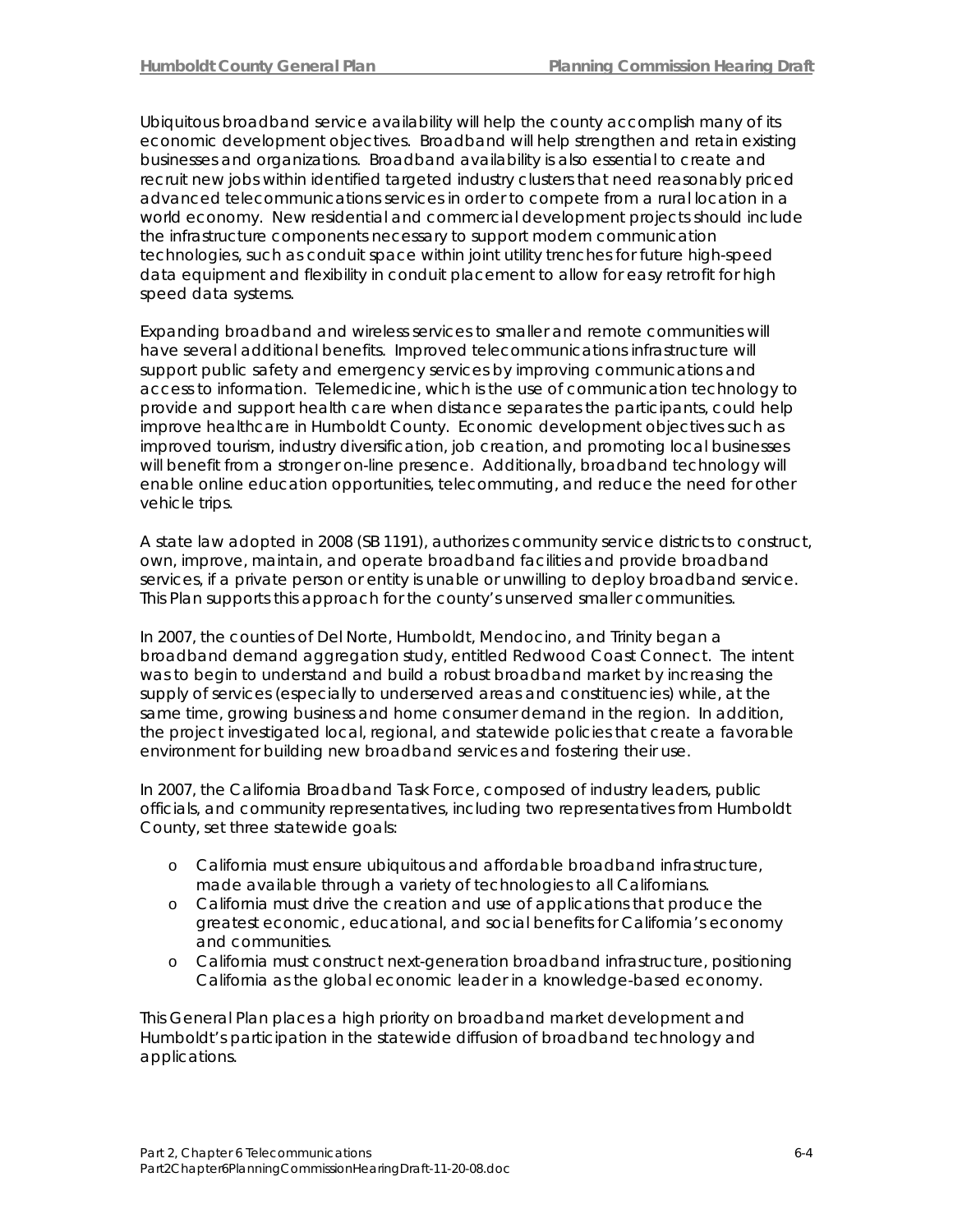### **6.4 Goals and Policies**

### **Goals**

- **T-G1. Availability.** Telecommunications available to every resident, business, and institution in Humboldt County at a level of service and price comparable to statewide availability and standards.
- **T-G2. Broadband Access.** A broadband internet infrastructure that reliably connects Humboldt to national networks and extends throughout urbanized areas to our most rural communities.
- **T-G3. New Construction.** Broadband service capability integrated into new buildings and developments.
- **T-G4. Telecommunication Facilities.** Orderly and appropriate development of wireless telecommunication facilities within the county to achieve reliable access in a manner that will protect and promote public health and safety; prevent visual blight; preserve the county's rural character; and protect scenic, natural, and cultural resources.

### **Policies**

- **T-P1. Development of Telecommunications Infrastructure and Services.** Advocate for development of telecommunications infrastructure and services to facilitate the use of the best available technology for business, households, and government.
- **T-P2. Broadband Service Reliability.** Support efforts to increase reliability and continuity of service by broadband telecommunications providers through market development, installation of redundant infrastructure, diversification of providers, and system modernization.
- **T-P3. Telecommunications Facility Siting.** Design and site all facilities to minimize their visibility, prevent visual clutter, and reduce conflicts with surrounding land uses.
- **T-P4. e-Government Infrastructure**. Continue to expand the County's website and telecommunications capabilities, including the use of geographic information system resources, as a source of public information and as an aid in the delivery of public services.
- **T-P5. Telecommunications Facilities Within County Rights of Way**. Encourage telecommunications service providers to size underground and overhead facilities to accommodate future expansion, changes in technology, and, where possible, the facilities of other telecommunications providers.
- **T-P6. Telecommuting.** Telecommuting and home-based businesses that use internet shall be considered principally permitted accessories to residential uses when operated in compliance with cottage industry performance standards.
- **T-P7. Broadband Internet**. Promote the provision of broadband infrastructure in all communities.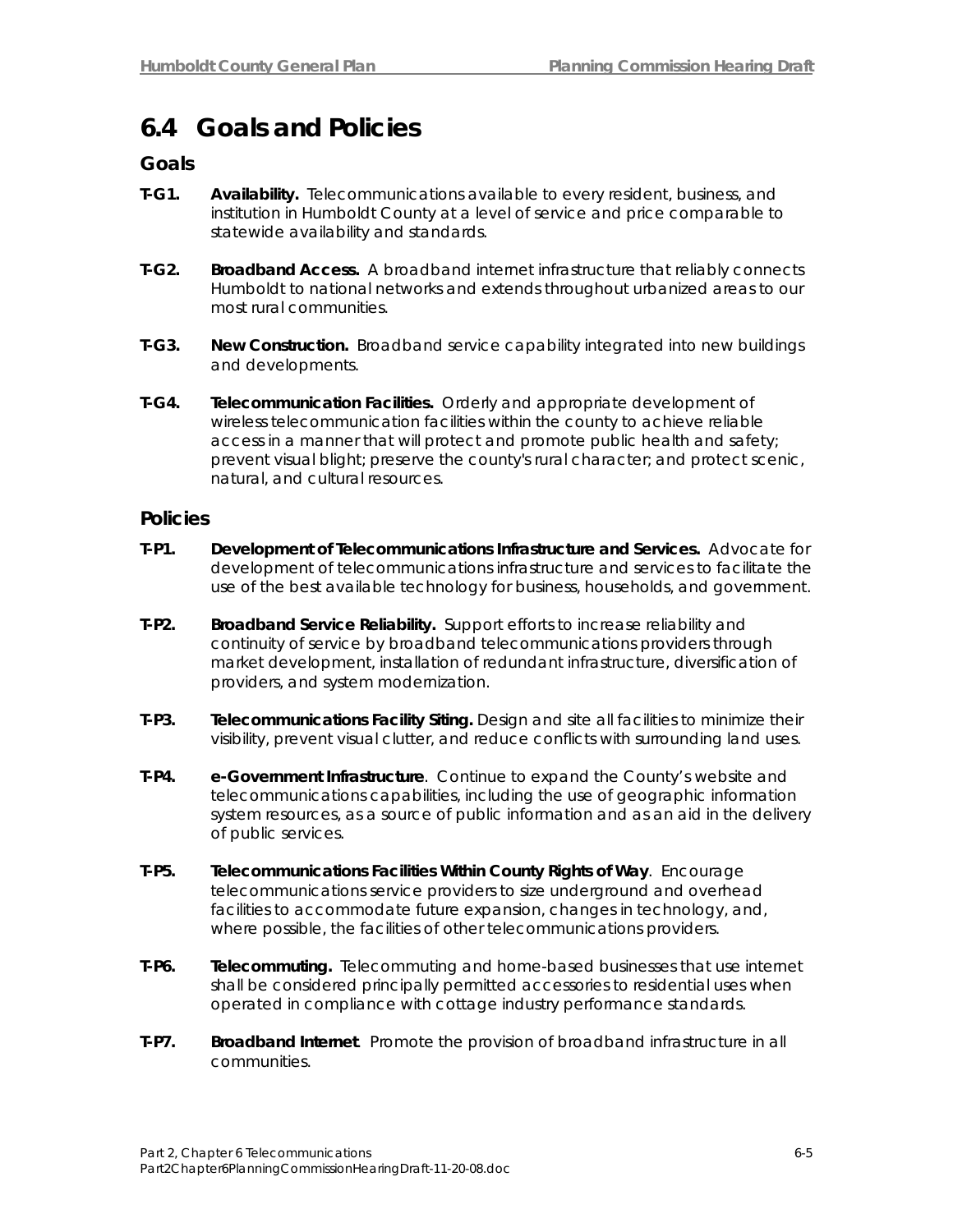- **T-P8. Broadband Internet.** Support the development and management of an alternative fiber optic line that connects to the fiber backbone running along the U.S. 5 corridor. The County shall support the expansion and delivery of broadband internet in the rural or remote communities in the county through all appropriate technologies.
- **T-P9. Workforce Development.** Continue to work with local businesses to identify special telecommunications needs, and to ensure that there are a variety of service providers available to address those needs.
- **T-P10. Subdivision Improvement Requirements**. New residential and commercial development projects shall include the infrastructure components necessary to support modern communication technologies, such as conduit space within joint utility trenches for future high-speed data equipment, and flexible telephone conduit to allow for easy retrofit for high-speed data systems.
- **T-P11. Joint Telecom Planning.** Work with local governments, utilities, schools, medical service providers, and neighboring counties to unify telecommunication infrastructure planning on a regional basis.
- **T-P12. E-911.** Ensure that the county's radio, telecommunications, and internet services are capable of providing timely emergency information and facilitating rapid and reliable emergency response.
- **T-P13. Cable Franchise Ordinance.** Ensure that the county's cable franchise ordinance is kept up-to-date to deal with the changing nature of federal and state law, as well as the changing nature of telecommunications technology so that the best possible services are available to residents.
- **T-P14. Wireless "Hot Spots".** Encourage the installation of public-use wireless broadband antennas at every County-owned building.
- **T-P15. Trip Reduction.** Encourage telecommunications infrastructure improvements as a means to reduce transportation impacts and improve air quality.
- **T-P16. Public Broadband Telecommunications Service Providers.** Support the provision of broadband telecommunications services by public agencies.
- **T-P17. Technology Awareness.** Promote awareness of broadband telecommunications technology by businesses and residents.

### **6.5 Standards**

- **T-S1. Telecommunications Siting Standard.** Siting of new telecommunications facilities shall comply with standards contained in a Telecommunications Facilities Ordinance that incorporates the following:
	- A. **Tiered Permitting.** Utilize permit processes that vary depending upon the physical characteristics of the facility, its location, and its compliance with specific development and performance standards.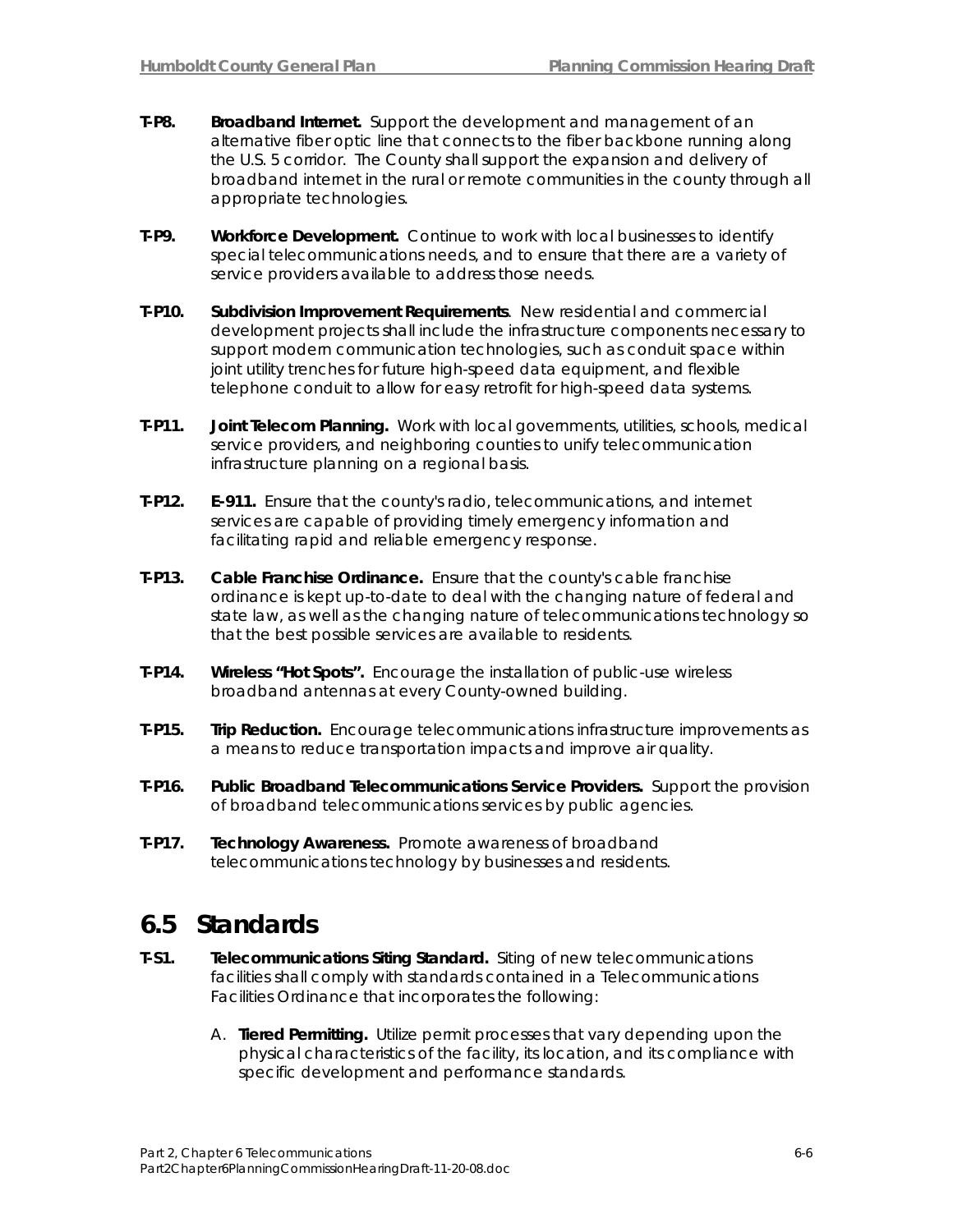- B. **Performance Standards.** Standards for siting design, visibility, construction impacts, on-going operation, and other characteristics that affect the compatibility and environmental and safety impacts of proposed facilities.
- C. **Site Co-location.** When feasible, telecommunications facilities shall be located adjacent to, on, or incorporated into existing or proposed buildings, towers, or other structures. The County shall require new facilities to accommodate future co-location to the maximum extent feasible.
- D. **Public Health and Safety**. Applicants shall demonstrate that proposed facilities operate within Federal Communications Commission (FCC) emission regulations and guidelines.

#### E. **Location and Siting**.

- 1) Avoid siting along ridgelines unless screened from public view.
- 2) Avoid siting within views of scenic highways, public parks, recreation or cultural facilities or other public lands and coastal scenic or view areas.
- 3) Setbacks shall be required between telecommunication facilities and residential dwelling units, public or private schools, and child daycare facilities.
- 4) An alternatives analysis shall be provided at the time of application that documents why the project as proposed is the best way to accomplish project alternatives while minimizing project impacts.

#### F. **Design and Screening.**

- 1) Support structures shall be designed and painted to minimize visibility with a preference towards each of the following in the order so listed: 1) use of existing structures, 2) stealth designs for concealment, and 3) monopoles.
- 2) Component parts, equipment cabinets, buildings, and security fencing shall be designed to achieve a minimum profile through painting, screening, landscaping, and architectural compatibility with surrounding structures.
- 3) Photosimulations or balloon tests with views from various vantage points shall be used to show visual impact of the proposed facility.
- G. **Removal of Un-used Facilities.** Require the timely removal of telecommunications towers and equipment when they are no longer needed as a condition of approval.
- H. **Independent Review**. Applicants may be required to pay the cost of independent review to evaluate siting alternatives, necessity based on adequacy of coverage or evaluation of radio frequency emissions in relation to FCC Maximum Permissible Exposure Limits.
- I. **Waiver or Modification of Standards.** Allow for a waiver or modification to standards and requirements based on specific findings showing nondetriment and necessity or that strict compliance would result in noncompliance with applicable federal or state law.